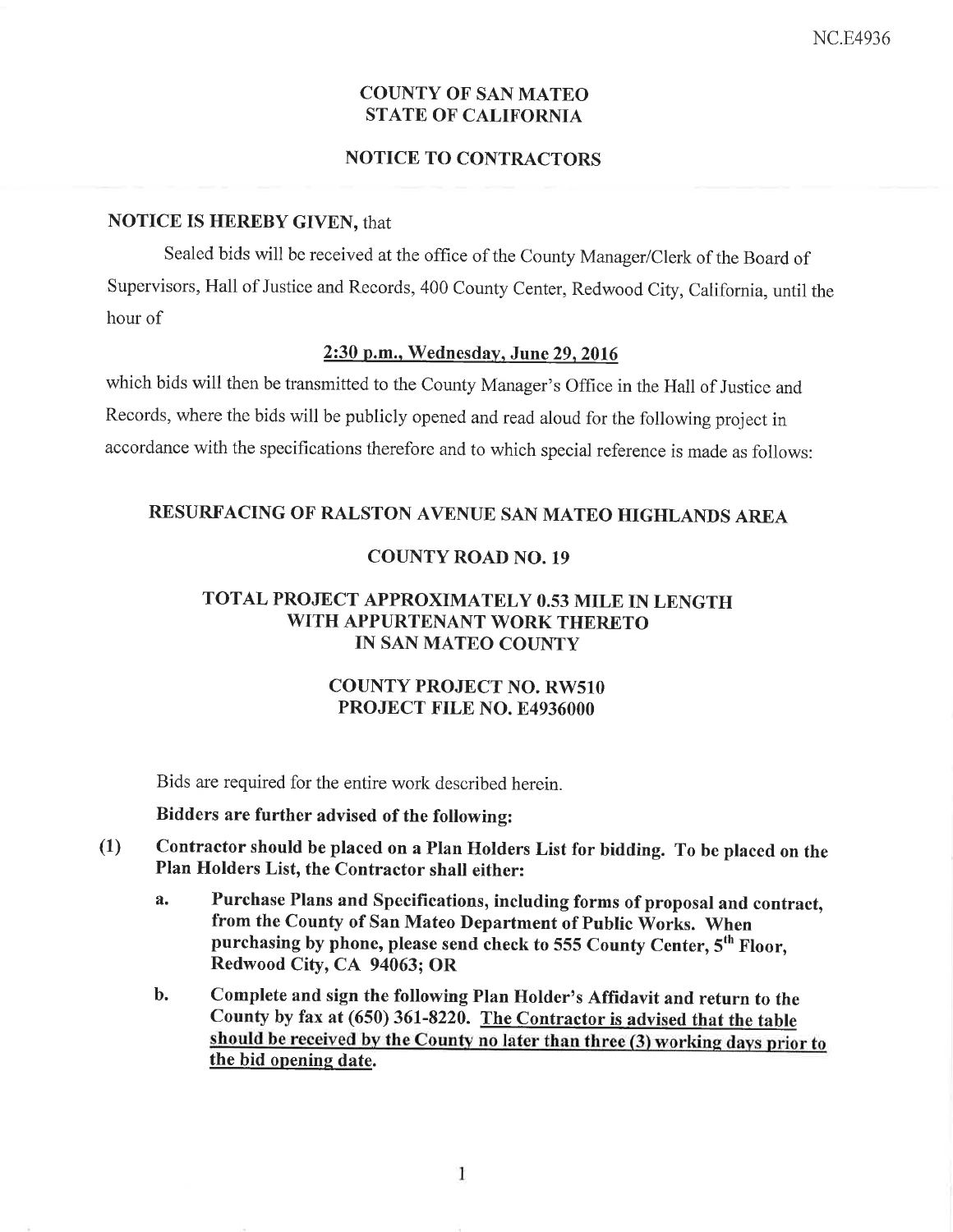## NC.E4936

| Plan Holder's Affidavit                                                           |              |                                                               |  |  |  |  |
|-----------------------------------------------------------------------------------|--------------|---------------------------------------------------------------|--|--|--|--|
| <b>Project Title</b>                                                              |              | <b>Resurfacing of Ralston Avenue San Mateo Highlands Area</b> |  |  |  |  |
| Project No.                                                                       | <b>RW510</b> | <b>Project Engineer:</b> Anthony Seto                         |  |  |  |  |
|                                                                                   |              | <b>Project Manager:</b> Wency Ng                              |  |  |  |  |
| <b>Bid Open Date and Time:</b>                                                    |              | 2:30 p.m., Wednesday, June 29, 2016                           |  |  |  |  |
| <b>Company Name:</b><br><b>Mailing Address:</b><br><b>Phone Number:</b>           |              | <b>Fax Number:</b>                                            |  |  |  |  |
| <b>E-mail Address:</b><br>(Name and Title of Authorized Representative of Bidder) |              |                                                               |  |  |  |  |
|                                                                                   |              | (Signature of Authorized Representative of Bidder)            |  |  |  |  |

- (2) The Plan Holders List will be posted to the County of San Mateo's Public Works website two (2) working days prior to the bid open date.
- (3) It will be the Contractor's sole responsibility to ensure that they have received addendums, if any, which will be posted to the County of San Mateo's Public Works website on the same day issued. Said addendums will also be sent to all current plan holders and made available during purchase of Plans and Specifications.
- (4) Reference is made to Section 2-1.10, "Disqualification of Bidders," of the Standard Specifications. The Contractor's attention is directed in particular to the last sentence, which states, "Proposals in which the prices obviously are unbalanced may be rejected."

The Public Works website will be updated as needed and can be accessed under the

Departments tab found on the County of San Mateo website (www.smcgov.org).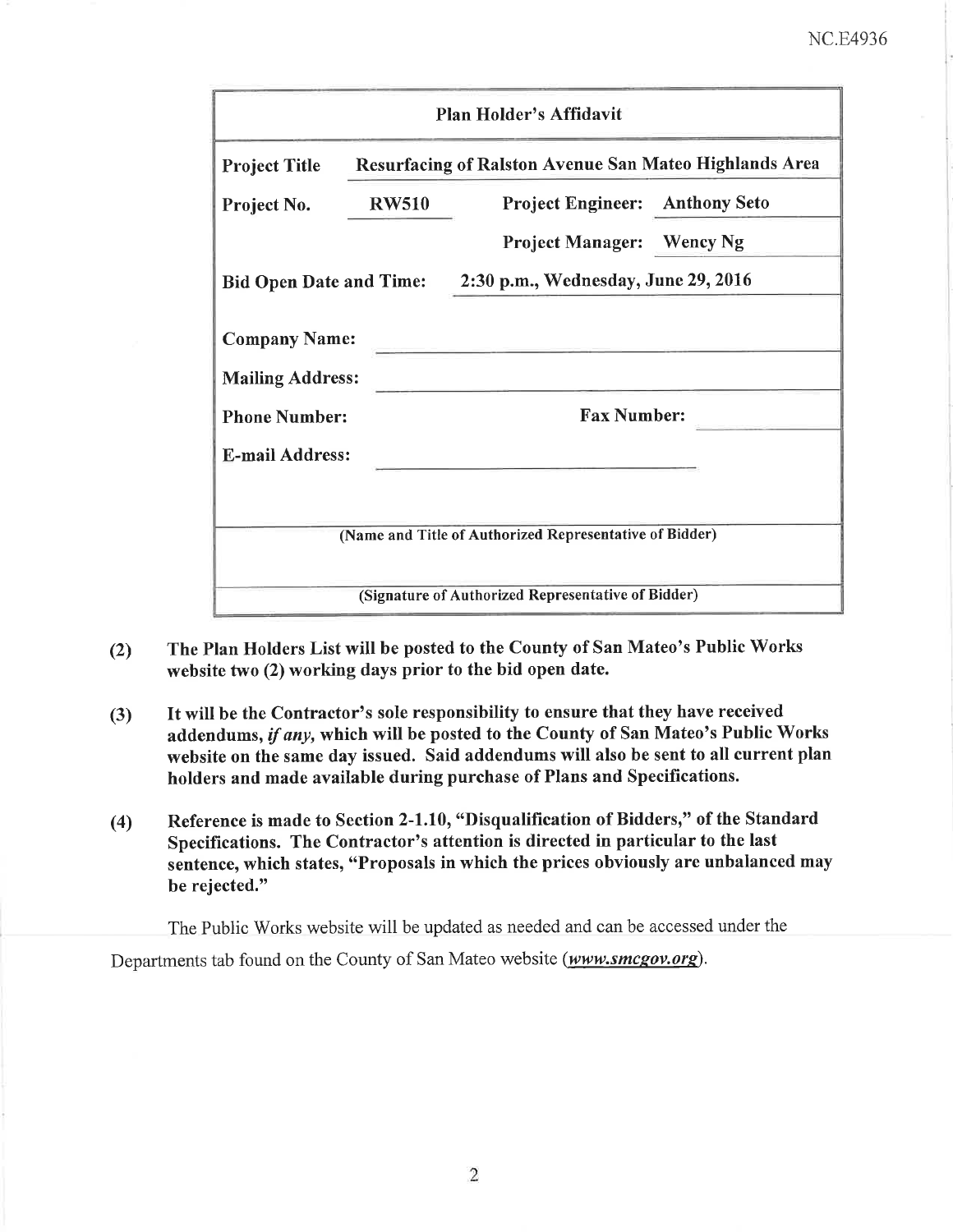## ENGINEER'S ESTIMATE

# RESURFACING OF RALSTON AVENUE

## SAN MATEO HIGHLANDS AREA

## COUNTY ROAD NO. 19

## TOTAL PROJECT APPROXIMATELY 0.53 MILE IN LENGTH WITH APPURTENANT WORK THERETO IN SAN MATEO COUNTY

| <b>Item</b><br>No. | <b>Section</b><br>No. | <b>Estimated</b><br>Quantity | <b>Unit of</b><br><b>Measure</b> | <b>Item</b><br><b>Description</b>                                              |  |
|--------------------|-----------------------|------------------------------|----------------------------------|--------------------------------------------------------------------------------|--|
| 1                  | 10                    | $\mathbf{1}$                 | LS                               | <b>Construction Waste Management</b>                                           |  |
| $\overline{2}$     | 11                    | 1                            | LS                               | Mobilization                                                                   |  |
| 3                  | $11 - 1$              | Ť                            | LS                               | Water Pollution Control                                                        |  |
| $\overline{4}$     | 12                    | $\mathbf{1}$                 | LS                               | Maintaining Traffic                                                            |  |
| 5                  | $15 - 1$              | $\mathbf{1}$                 | LS                               | Remove Pavement Markers and Legends                                            |  |
| 6                  | $15 - 2$              | 1                            | LS                               | Remove Traffic Striping and Pavement<br>Markings on Overcrossing Concrete Deck |  |
| $\overline{7}$     | $15 - 3$              | 5                            | EA                               | Adjust Sanitary Sewer Manhole to Grade<br>(City of San Mateo)                  |  |
| 8                  | $15 - 4$              | 1                            | EA                               | Adjust Sanitary Sewer Manhole to Grade<br>(City of Belmont)                    |  |
| 9                  | $15-6$                | $\mathbf{1}$                 | EA                               | Adjust Storm Drain Manhole to Grade<br>(City of San Mateo)                     |  |
| 10                 | $15 - 7$              | $\overline{4}$               | EA                               | Adjust Water Valve to Grade (California<br>Water Service Co.)                  |  |
| 11                 | $15 - 8$              | 1                            | EA                               | Adjust Blow-Off Valve to Grade<br>(Mid-Peninsula Water District)               |  |
| 12                 | $15-9$                | $\overline{2}$               | EA                               | Adjust Monument Box to Grade                                                   |  |
| 13                 | 19                    | 87                           | <b>CY</b>                        | Excavation                                                                     |  |
| 14                 | 26                    | 40                           | <b>CY</b>                        | Aggregate Base (Class 2)                                                       |  |
| 15                 | 39                    | 3,200                        | <b>TON</b>                       | Asphalt Concrete (Type B, 1/2" Max., Med.<br>Grading)                          |  |

(Engineer's Estimøte contínued on next page)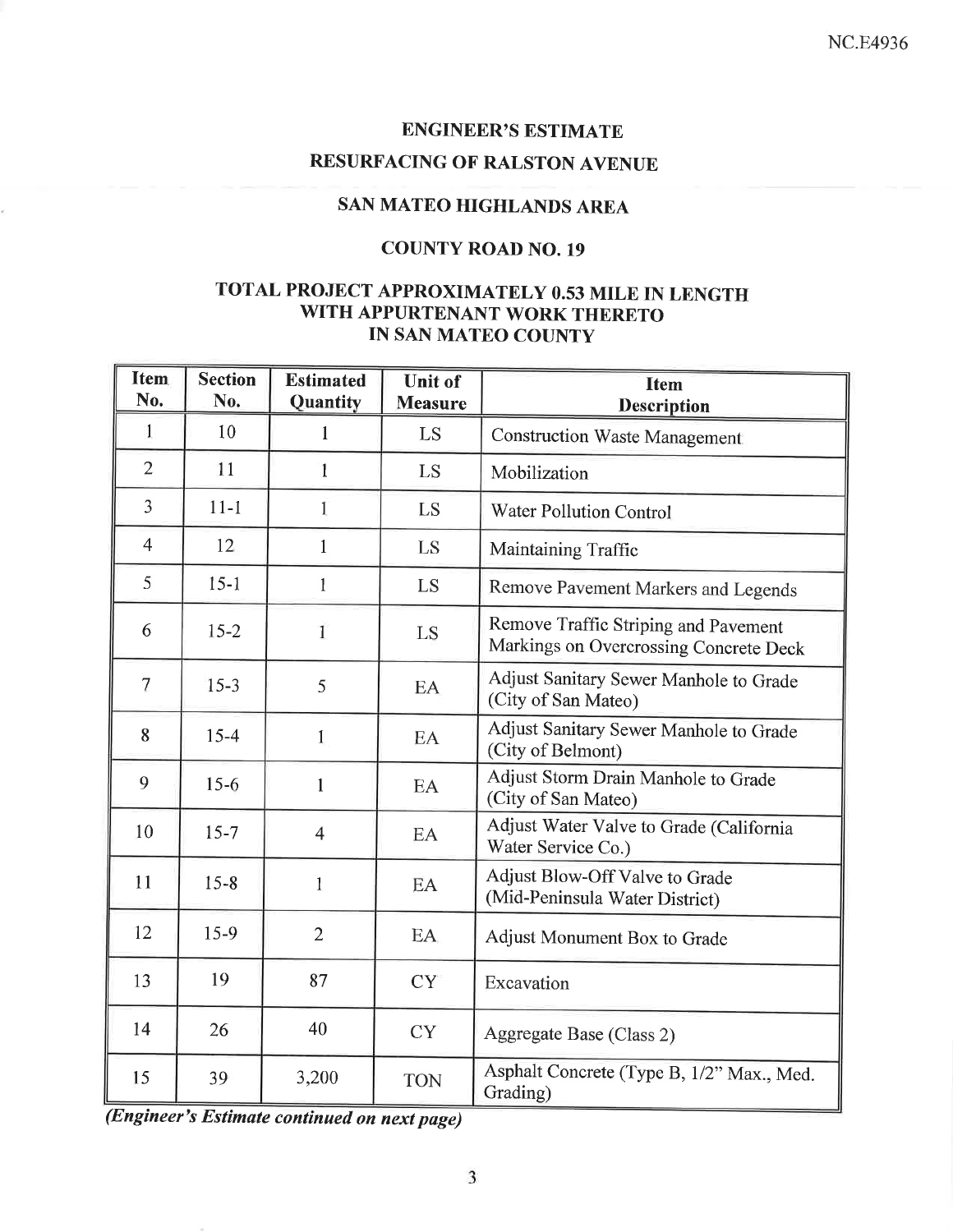Resurfacing of Ralston Avenue in the san Mateo Highlands Area <u>Engineer's Estimate – Continued</u>

| $\mathbf{u}$<br><b>Item</b><br>No. | <b>Section</b><br>No. | <b>Estimated</b><br>Quantity | <b>Item</b><br><b>Unit of</b><br><b>Description</b><br><b>Measure</b> |                                                                                 |
|------------------------------------|-----------------------|------------------------------|-----------------------------------------------------------------------|---------------------------------------------------------------------------------|
| 16                                 | $39 - 2$              | 1,280                        | SY                                                                    | Pavement Repair (Type B, 3/4" Max., Med.<br>Grading)                            |
| 17                                 | $39 - 3$              | 23,000                       | <b>SY</b>                                                             | Plane Asphalt Concrete Pavement (Full<br>Width)                                 |
| 18                                 | 51                    | 47                           | <b>CY</b>                                                             | Class 3 Concrete                                                                |
| 19                                 | $56-1$                | 5                            | EA                                                                    | Install New Roadside Sign                                                       |
| 20                                 | $84-1$                | 1,100                        | <b>SF</b>                                                             | Thermoplastic Pavement Markings and<br>Legends (White)                          |
| 21                                 | $84-1$                | 1,650                        | EA                                                                    | Thermoplastic Traffic Stripes 8" White<br>(Detail 38)                           |
| 22                                 | $84-1$                | 940                          | LF                                                                    | Thermoplastic Traffic Stripes 4" White<br>(Detail 27B)                          |
| 23                                 | $84 - 1$              | 3,685                        | Thermoplastic Bike Lane Line (Detail 39)<br>LF                        |                                                                                 |
| 24                                 | $84-1$                | 470                          | LF                                                                    | Thermoplastic Bike Lane Line (Detail 39A)                                       |
| 25                                 | 85                    | 95                           | EA                                                                    | Pavement Marker - Type D, Two-Way,<br>Yellow, Retroreflective (Details 23 & 30) |
| 26                                 | 85                    | 630                          | EA                                                                    | Pavement Marker - Type A, White, Plastic<br>Non-Reflective (Detail 10)          |
| 27                                 | 85                    | 410                          | EA                                                                    | Pavement Marker - Type AY, Yellow,<br>Non-Refl. Plastic (Details 23 & 30)       |
| 28                                 | 85                    | 295                          | EA                                                                    | Pavement Marker - Type G, One-Way, Clear,<br>Retroreflective (Detail 38)        |
| 29                                 | 85                    | 190                          | EA                                                                    | Pavement Marker - Type H, One-Way,<br>Yellow, Retroreflective                   |
| 30                                 | 85                    | $\overline{2}$               | EA                                                                    | Pavement Marker (Blue Reflective, Fire<br>Hydrant Marker)                       |

 $\sqrt{\frac{1}{(Engineering's Estimate\ continued\ on\ next\ page)}}$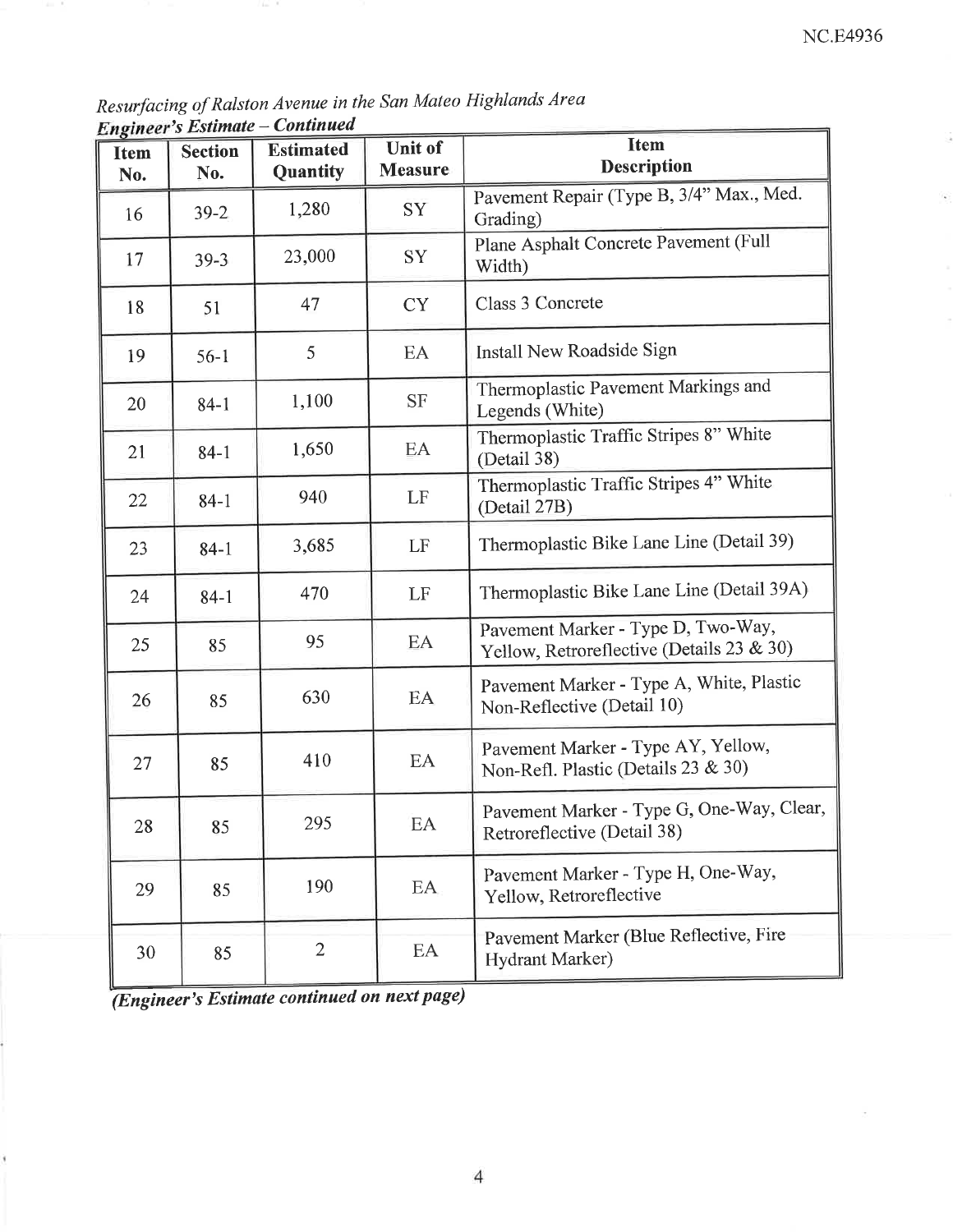| Resurfacing of Ralston Avenue in the San Mateo Highlands Area |  |  |  |
|---------------------------------------------------------------|--|--|--|
| <b>Engineer's Estimate – Continued</b>                        |  |  |  |

| <b>Item</b><br>No. | <b>Section</b><br>No. | <b>Estimated</b><br>Quantity | Unit of<br><b>Measure</b> | <b>Item</b><br><b>Description</b>      |
|--------------------|-----------------------|------------------------------|---------------------------|----------------------------------------|
| 31                 | $86-1$                | 31                           | EA                        | Traffic Loop Detector (Type A)         |
| 32 <sup>2</sup>    | $86-1$                |                              | EA                        | Traffic Loop Detector (Type D)         |
| 33                 | $86 - 2$              |                              | EA                        | Replace Electrical Pull Box            |
| 34                 | $86 - 3$              |                              | EA                        | <b>Install Detector Handhole</b>       |
| 35                 | 100(S)                |                              | LS                        | <b>Construction Staking and Layout</b> |

## Engineer's Estimate of Costs: \$ 800,000

(F) Final Pay Quantities - See Section 9-1.015, "Final Pay Items," of the Standard Specifications. (S) Specialty Items - As defined in Section 8-1.01, "subcontracting," of the Standard Specifications.

(Note: Gaps in section numbering, above, indicate the Section is blank or does not apply.)

The foregoing quantities are approximate only, being given as a basis for the comparison of bids, and the County of San Mateo does not, expressly or by implication, agree that the actual amount of work will correspond herewith, but reserves the right to increase or decrease the amount of any class or portion of the work, or to omit any portion of the work, as may be deemed necessary or expedient by the Engineer.

Payment to the Contractor for materials furnished and work completed shall be made by the County in accordance with Section 9 of the "special Provisions" portion of these Contract Documents. Pursuant to Section 22300 of the Public Contract Code, Contractor may, upon his request and at Contractor's expense, substitute equivalent securities for any moneys retained from such payment for the fulfillment of the Contract.

'When applicable, both Contractor and Subcontractor hereby agrees to pay not less than prevailing rates of wages and be responsible for compliance with all the provisions of the California Labor Code, Article 2-Wages, Chapter 1, Part 7, Division 2, Section 1770 et seq and Section 1810 et seq. A copy of the prevailing wage scale estabtished by the Department of Industrial Relations is on file in the office of the Director of Public Works, and available at www.dir.ca.gov/DLSR or by phone at 415-703-4774. California Labor Code Section 1776(a) requires each contractor and subcontractor keep accurate payroll records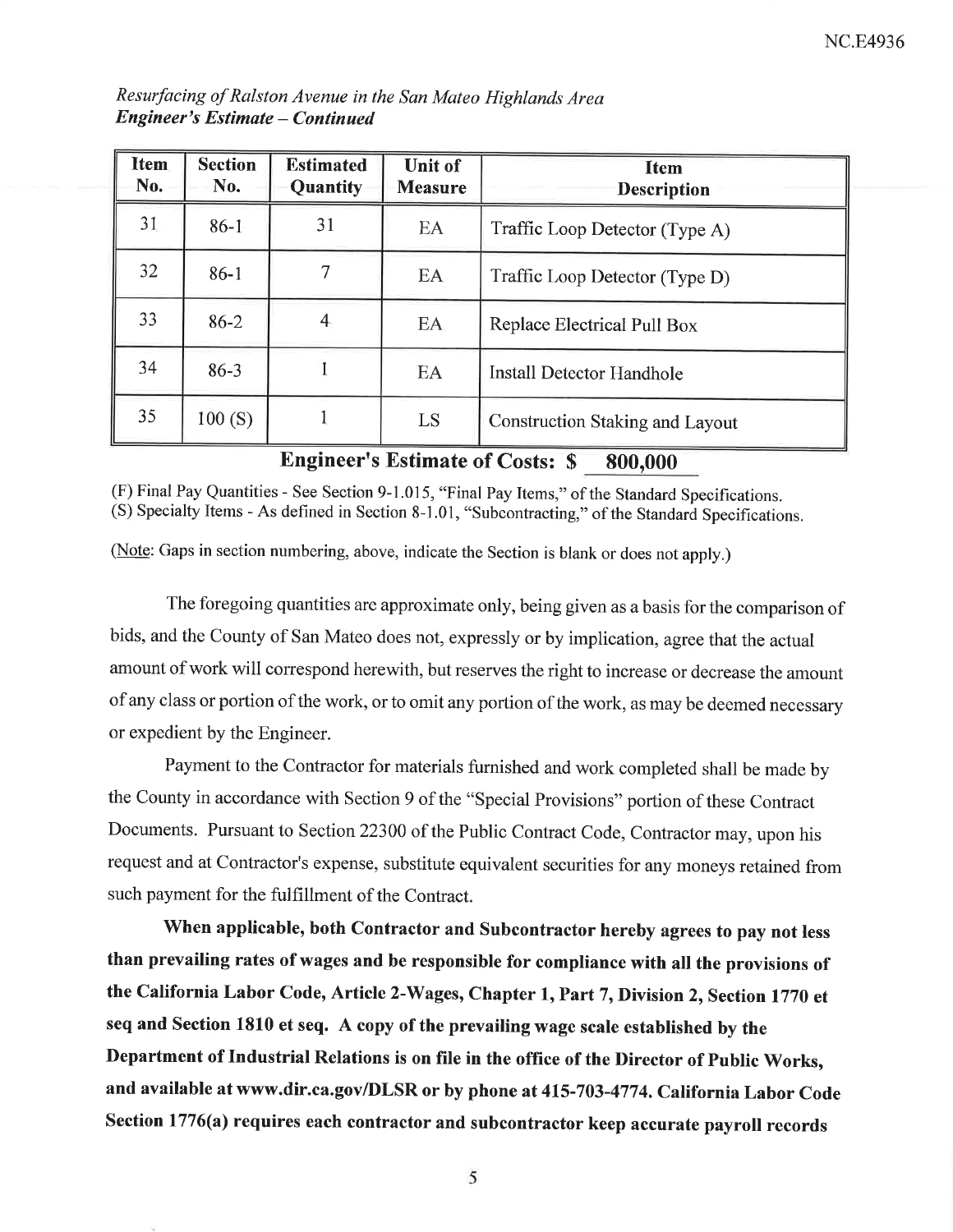of trades workers on all pubtic works projects and to submit copies of certified payroll records upon request.

Additionally, pursuant to State Senate Bill SB 854 (Stat. 2014, chapter 28), effective **January 1, 2015:** 

- (l) No contractor or subcontractor may be listed on a bid proposal for a public works project (submitted on or after March 1,2015) unless registered with the Department of Industrial Relations pursuant to Labor Code section 1725.5 [with limited exceptions from this requirement for bid purposes only under Labor Code section  $1771.1(a)$ ].
- (Z) No contractor or subcontractor may be awarded a contract for public work on <sup>a</sup> public works project (awarded on or after April 1, 2015) unless registered with the I)epartment of Industrial Relations pursuant to Labor Code section 1725.5.
- (3) This project is subject to compliance monitoring and enforcement by the Department of Industrial Relations.

Wage rates for overtime shall be paid at not less than one and one-half  $(1-1/2)$  times the above rates. Wage rates for Sundays and holidays shall be paid at not less than two (2) times the above rates.

The holidays upon which such rates shall be paid shall be all holidays recognized in the collective bargaining agreement applicable to the particular craft, classification, or type of worker employed on the Project.

It is the policy of the County that Contractors on public projects employ their workers and craftsmen from the local labor market whenever possible. "Local Labor Market" is defined as the labor market within the geographical confines of the County of San Mateo, State of California. Consistent with this policy, the Contractor is requested to employ craftsmen and other workers from the local labor market whenever possible to do so.

Each bidder shall submit with the bid, Certificates of Compliance and Intent on a form provided in the "proposal" section of these Contract Documents, a certificate that bidder is in compliance with the provisions of the Equal Employment Opportunity Requirement of Executive Order 11246, Title VII of the Civil Rights Act of 1964, the California Fair Employment and Housing Act and any other federal, State and local laws and regulations relating to equal employment opportunity. with the execution of said certificates, bidder also agrees that bidder will maintain or develop and implement, during the course of the work concerned, a program of hiring and employment, conducted without regard to race, religion, color, national origin,

6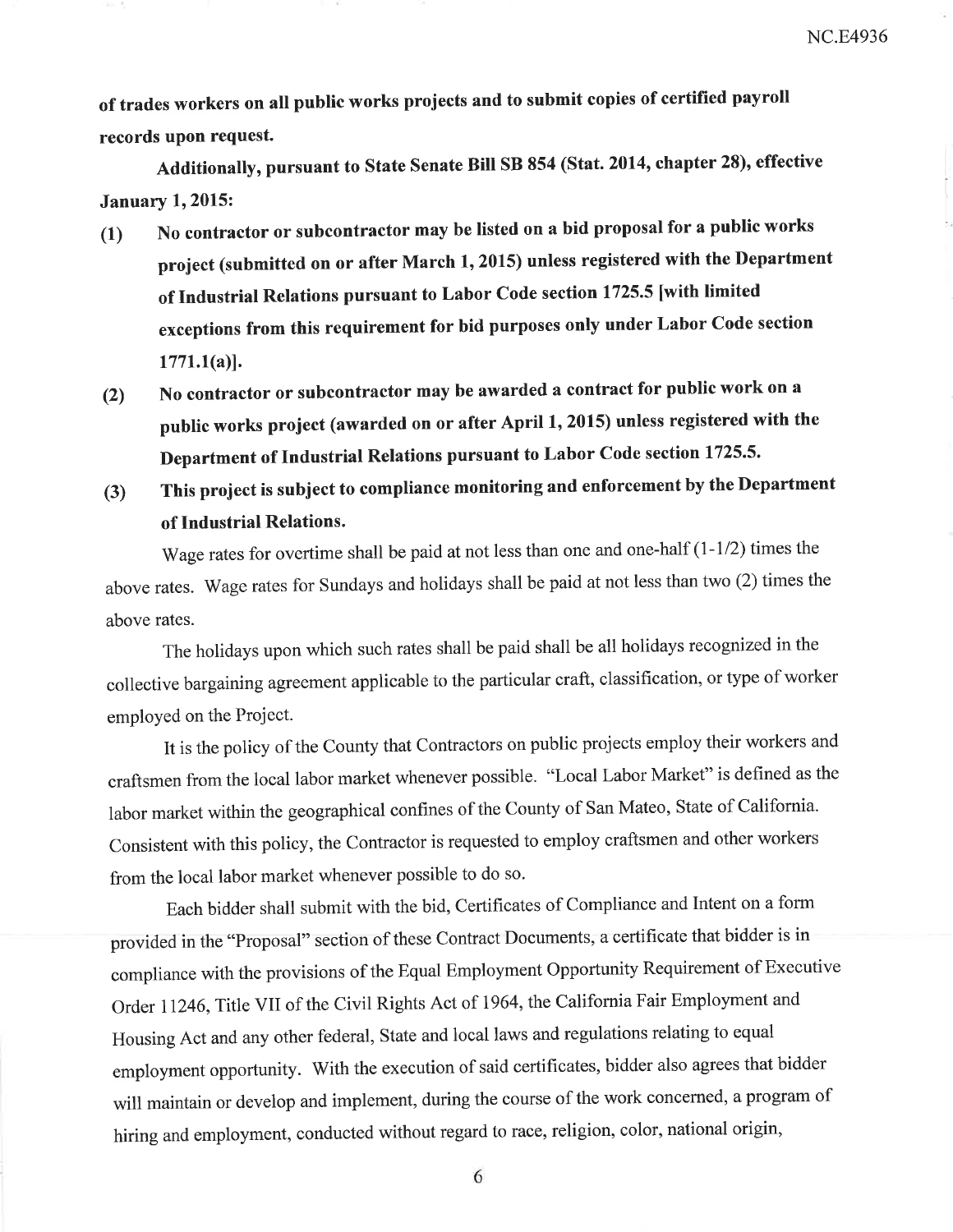NC.E4936

ancestry, sexual orientation, or sex of the applicants. With this certification, bidder shall submit any and all information that may be required by the County in connection with the particular project.

Each bidder is hereby notified of the addition of Article 1.5 (commencing with Section 20104) to Chapter 1 of Part 3 of the Public Contract Code as said Article relates to resolution of construction claims, and to Section 3 186 of the Civil Code, as amended January 1, 1999 with regard to stop notices and public entity's rights to retain monies in order to provide for that entity's reasonable cost of litigation. The bidder is further notified that all provisions of Article 1.5 of the Public Contract Code and Section 3186 of the Civil Code, as outlined above shall be considered as incorporated into and become an integral part of these specifications.

Questions relating to equal employment should be directed to the San Mateo County Department of Public Works, Equal Employment Opportunity Program, 555 County Center, 5th Floor, Redwood City, CA 94063-1665, telephone (650) 363-4100.

Plans and Specifications and forms of Proposal and Contract may be seen and obtained at the office of the Director of Public Works, 555 County Center, Redwood City, California, 94063-1665. Plans and specifications may be obtained for a:

#### NON-REFUNDABLE FEE OF \$50 PER SET

Additional technical questions should be directed to the offrce of the Director of public Works, 555 County Center, Redwood City, California, 94063-1665, telephone (6s0) 363-4100.

The Contractor shall possess either a Class A License or a combination of Class C licenses thaf are applicable for the majority of the work at the time this contract is awarded. No Contract will be awarded to a Bidder who is not licensed as required by laws of the State of California.

The County of San Mateo reserves the right to reject any or all bids and/or waive any informalities or irregularities in any bid received.

Bidders may not withdraw their bid for a period of FORTY-FIVE (45) DAYS after the date set from the opening thereof.

7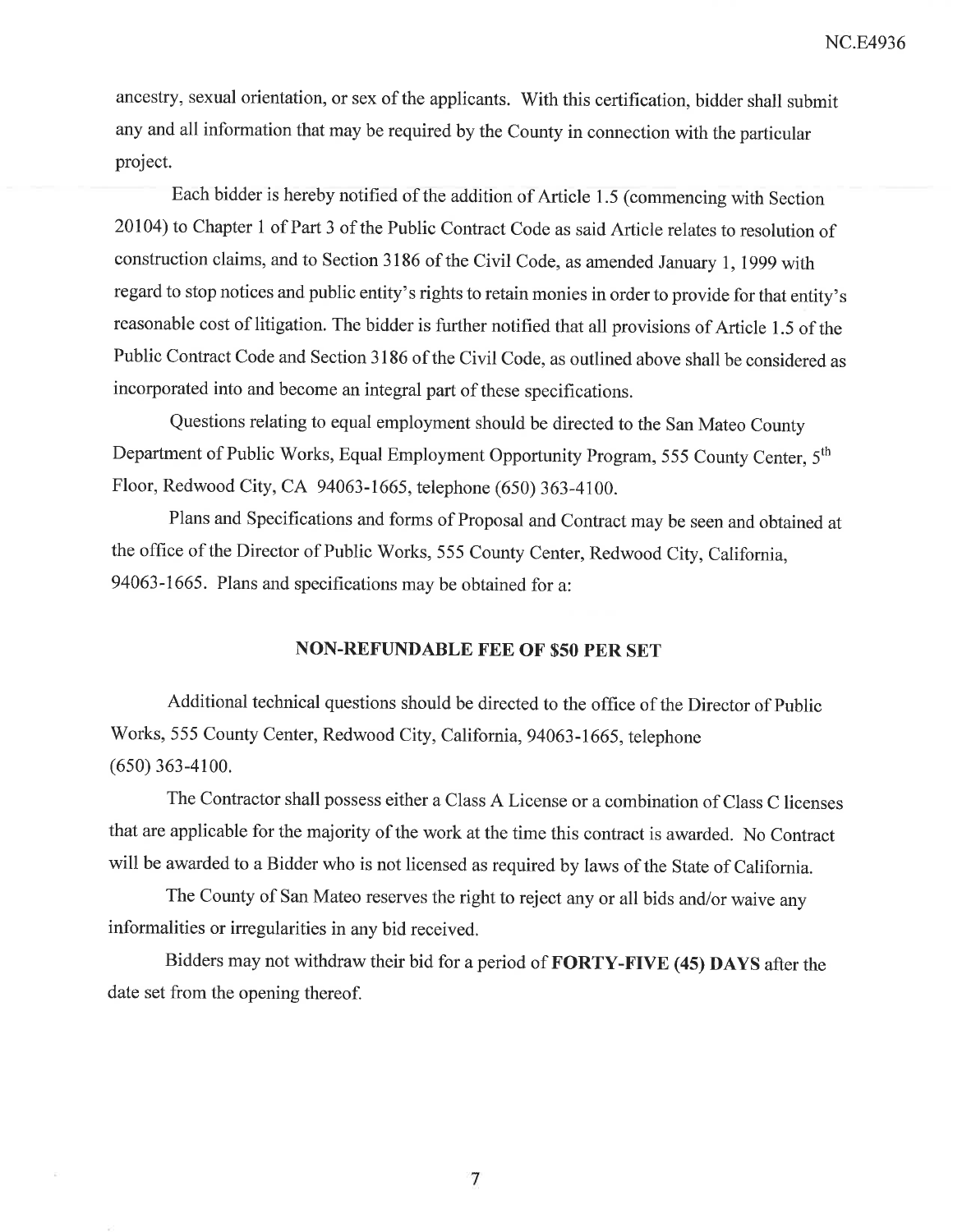### BY ORDER OF THE BOARD OF SUPERVISORS COUNTY OF SAN MATEO

DATE: May 24 , 2016 John L. Maltbie, County Manager/ **Clerk of the Board of Supervisors**